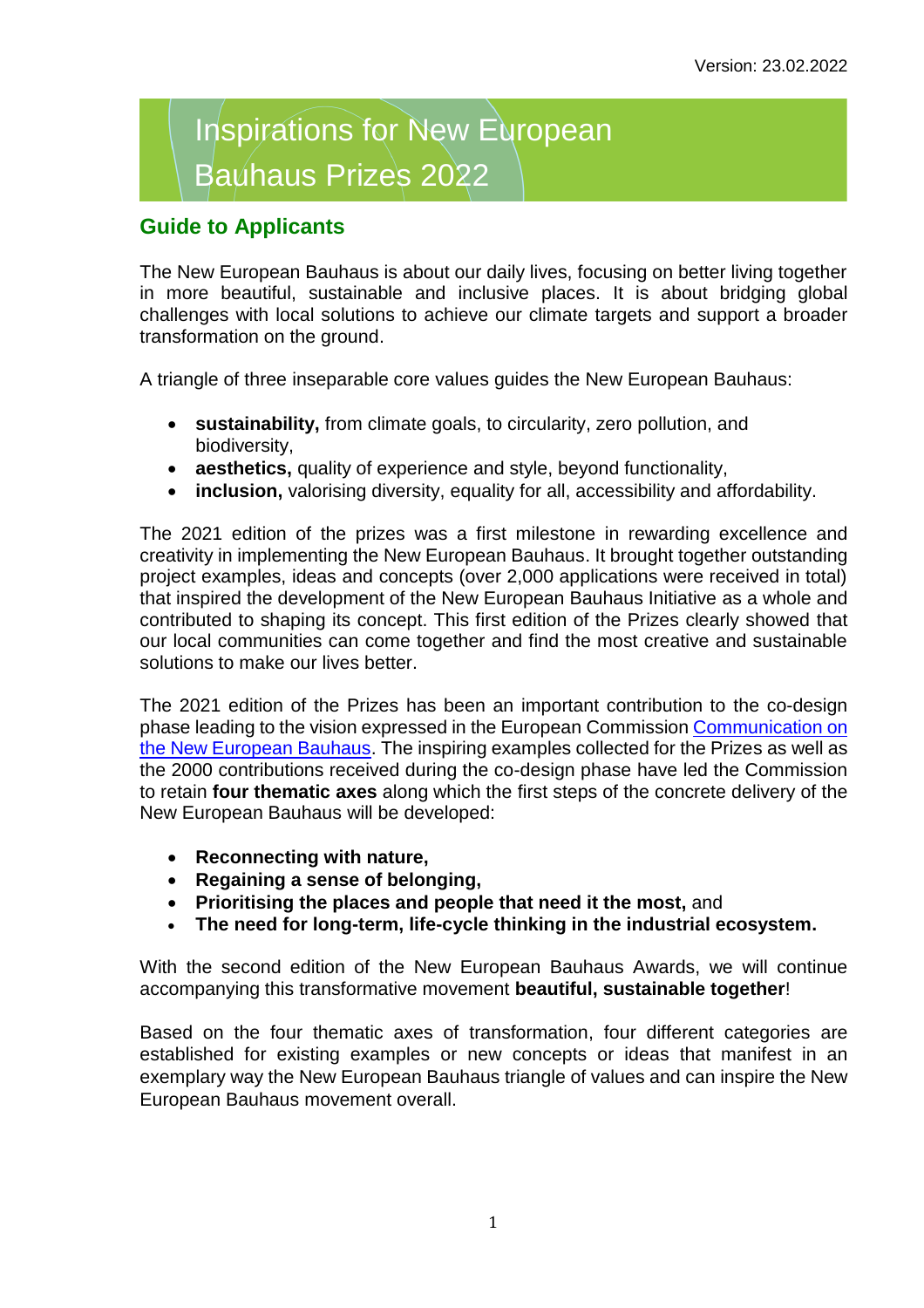In each of the four categories, two parallel competition strands are established:

- Strand A: "**New European Bauhaus Awards**" will be devoted to existing completed examples and
- Strand B: "**New European Bauhaus Rising Stars**" will be devoted to concepts or ideas submitted by young talents aged 30 or less.

For each category under each strand, two prizes will be awarded for a winner and a runner up.

In each strand, one additional winner will be selected by a public vote (i.e. two public vote prizes in total).

Beyond the quality assessment of applications, the final stage of the evaluation process will also consider the geographical diversity, the balance between applications referring to physical transformation of the built environment and other types of transformations as well as the diversity of contexts (rural/urban, small scale/bigger scale, etc.).

All the preselected examples and concepts/ideas will be given visibility before the final selection on the designated New European Bauhaus website (see below). In addition to a monetary amount, each winner of a prize will benefit from a media partnership provided by the Commission for dedicated communication activities.

All the winners will receive their prizes at an official ceremony held by the European Commission.

# **The Four Categories**

**To contribute to beautiful, sustainable and inclusive places, we look for:**



## **'Reconnecting with nature''**

We will be looking at inspirational examples of beautiful, sustainable and inclusive projects that bring individuals and communities closer to nature, that contribute to regenerate natural ecosystems and prevent loss of biodiversity or invite them to reconsider their relationship with nature in a life centred perspective, as an alternative to the human centred one.

Examples can involve the physical transformation of places showing how new, renovated or regenerated built environment and public spaces may contribute to protection, restoration and/or regeneration of natural ecosystems (including soil and water cycles) and biodiversity. The use of nature-based solutions and materials could be important dimensions in the physical transformation.

Transformations should also favour social inclusion, for instance by considering affordability and accessibility of the place, using the preservation and restoration of its environment as a common task for the whole community to work together, or using green areas as connectors / common and shared spaces across different districts. Transformation should bring quality of experience benefits for the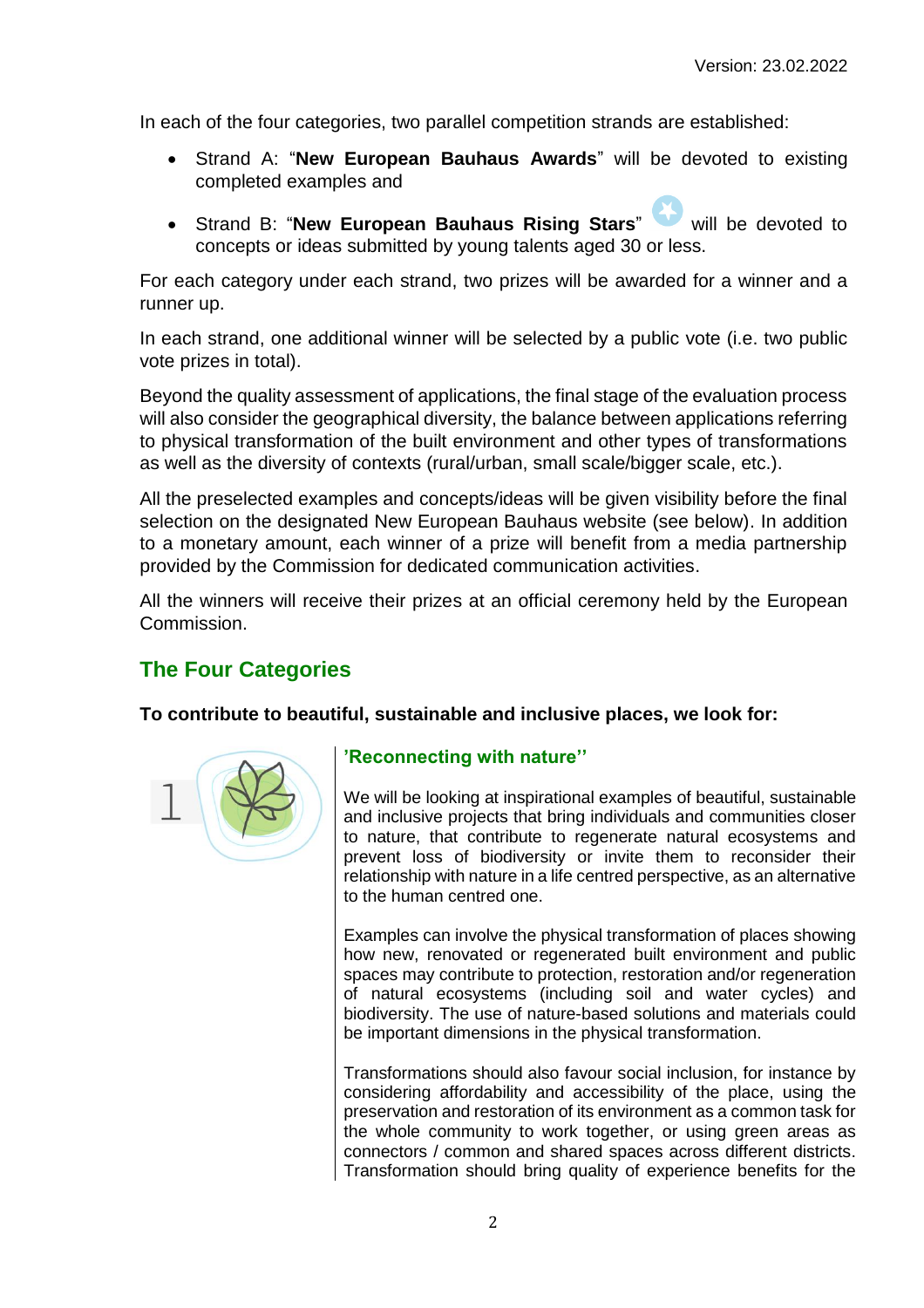communities, taking for example, into account local cultural traditions and heritage, as well as local needs.

Examples can also not involve any physical transformation but show how events, activities, processes, products, can convey a feeling or an experience of being part of nature and bring a change of perspective towards nature. These could be neighbourhood, grass roots initiatives, artistic initiatives and festivals, education and learning initiatives, etc.

All examples shall demonstrate in which way they combine, at the same time, contributions to sustainability, inclusion and quality of experience for people. They should also illustrate how they mobilise transdisciplinary approaches, build on participatory processes involving relevant communities and demonstrate replicability in the sense of providing local solutions to global challenges.



We will be looking at inspirational examples of beautiful, sustainable and inclusive projects that contribute to bringing a sense of belonging, a "spirit" or "meaning" of places, communities (where individuals belong to a group) or goods and that celebrate diversity.

Examples can involve the physical transformation of places showing how new, renovated, refurbished or regenerated built environment (including public spaces) can connect with local historical heritage and traditions or with local features of contemporary demographic realities, cultural and artistic dynamics and life styles. They can also illustrate how regenerative processes can contribute to restore pride or to shape future oriented ambitions for communities at local or regional level. The repurposing of spaces towards positive intergenerational exchanges and community-building could be important dimensions.

Examples can also involve the development of products, processes or business models that build on local culture, traditions, knowhow, craft and contemporary diversity and creativity. It may be fashion, furniture, or interior design, but also food or other elements of our daily life that carry a sense of belonging on a local scale. It can also involve the transmission of traditional knowledge, know-how and skills and its integration into new production or business models contexts.

All examples shall demonstrate in which way they combine, at the same time, contributions to sustainability, inclusion and quality of experience for people. They should also illustrate how they mobilise transdisciplinary approaches, build on participatory processes involving relevant communities and demonstrate replicability in the sense of providing local solutions to global challenges.

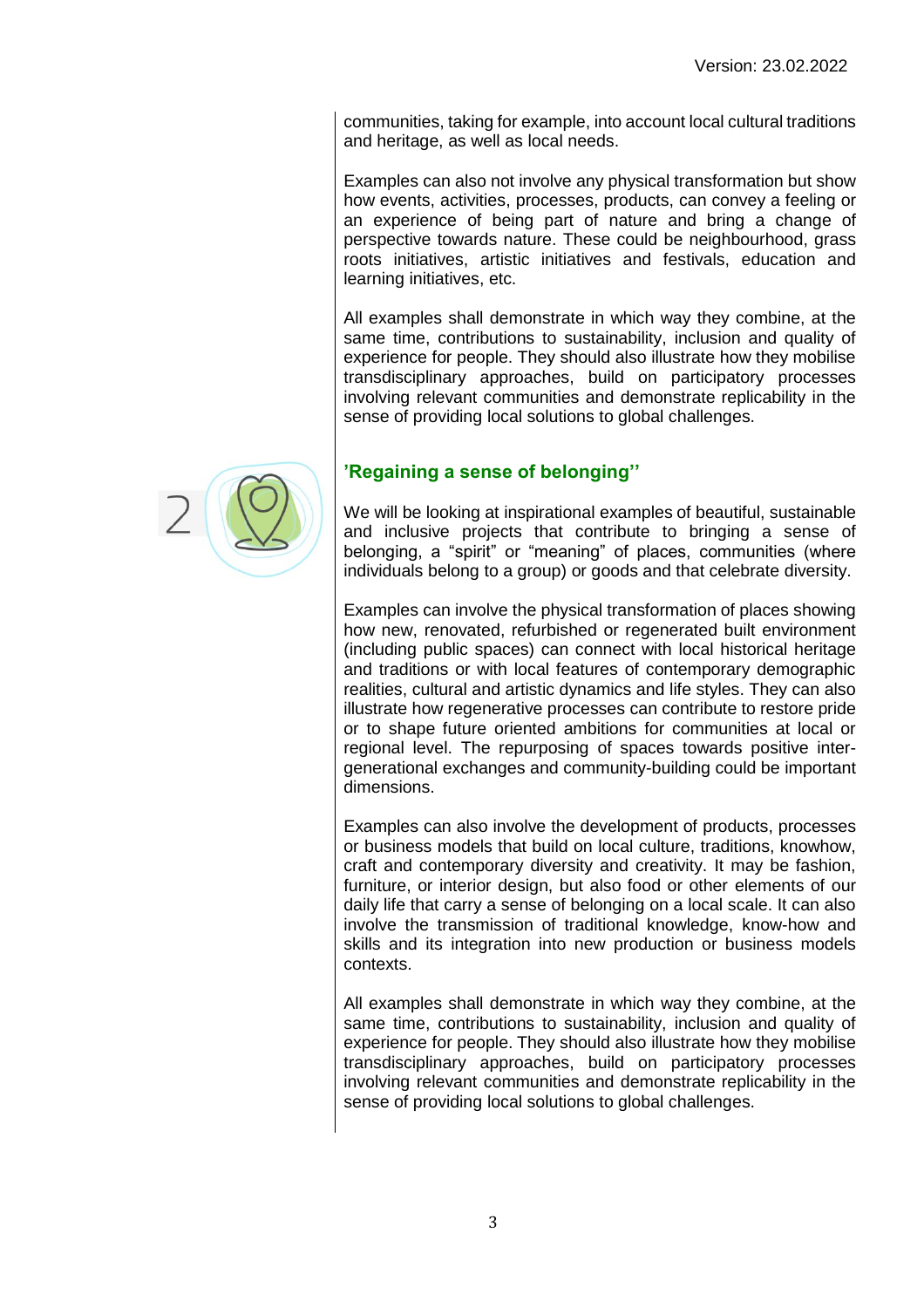

## **'Prioritising the places and people that need it the most''**

We will be looking at inspirational examples of beautiful, sustainable and inclusive projects that contribute to addressing the needs of territories, communities and individuals that need a particular and urgent attention because of specific economic, social or physical characteristics.

Examples can involve the physical transformation and regeneration of territories, including small villages, rural areas, shrinking cities, degenerated city districts and de-industrialised areas. It can involve the development of ambitious social housing projects and the reconversion, renovation, regeneration of built environment to fight segregation and isolation, as well as address particular needs of groups and individuals who are the most vulnerable, for instance, at risk of exclusion or poverty or experiencing homelessness. Examples can also illustrate how the advanced implementation of "design for all" principle to the transformation of the built environment can address accessibility issues for people with disabilities, as well as address aging factors.

Examples can also not involve any physical transformation but show how community services, new ways of bringing various communities (e.g. multigenerational settings) and/or various functions (housing, social inclusion, education and training, etc.) together can bring new solutions to address specific needs. Examples can also include ownership and business models such as anti-speculation schemes and cooperative models for renting processes in expensive city areas.

All examples shall demonstrate in which way they combine, at the same time, contributions to sustainability, inclusion and quality of experience for people. They should also illustrate how they mobilise transdisciplinary approaches, build on participatory processes involving relevant communities and demonstrate replicability in the sense of providing local solutions to global challenges.



#### **''Shaping a circular industrial ecosystem and supporting life-cycle thinking"**

We will be looking at inspirational examples of beautiful, sustainable and inclusive projects that contribute to the transformation of the industrial ecosystems towards more sustainable practices in a spirit of circularity, taking into account relevant social aspects.

Examples can involve the transformation of elements of specific value chains from the sourcing of raw materials to the recycling of waste in various ecosystems, from construction to textile and life style sectors (furniture, design, etc.). In that sense, new processes, new materials, sustainably sourced nature based solutions and products, or new business models bringing clear benefits in terms of sustainability and circularity, as well as in terms of quality of life for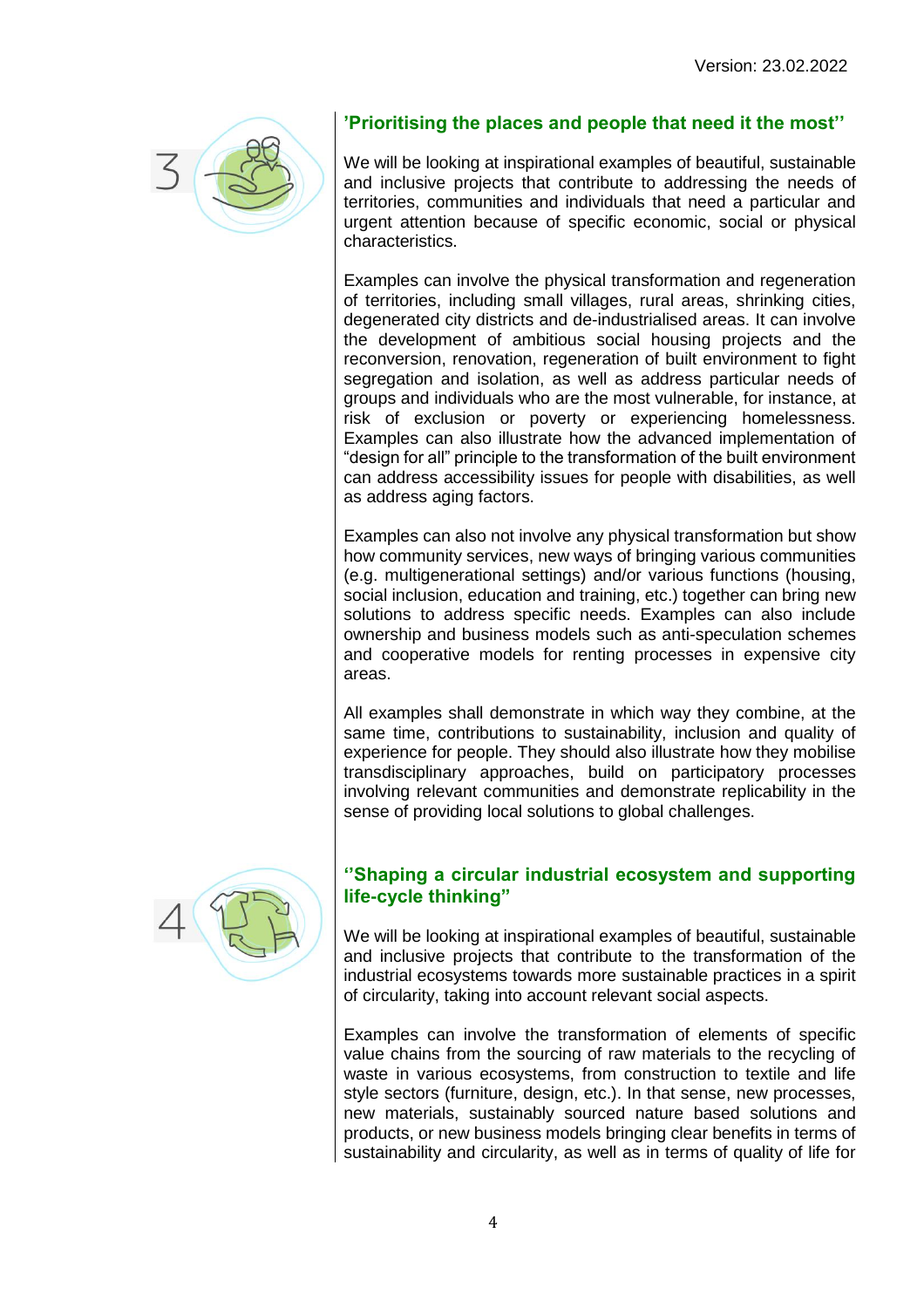all could be relevant examples. Affordability and social inclusion aspects should be integrated here accordingly.

Examples can also consist of projects addressing education initiatives, skills and challenges associated with the transformation of the industrial ecosystem towards more sustainability and circularity or promoting new economic models in particular in the social and proximity economy, as well as initiatives, which through the transformation of the industrial ecosystem or processes have also contributed to the overall socio-economic development of the locality/region.. Examples can also consist of methods, tools or guidance, which facilitate the (self-)assessment of circularity performance for various types of good and services.

All examples shall demonstrate in which way they combine, at the same time, contributions to sustainability, inclusion and quality of experience for people. They should also illustrate how they mobilise transdisciplinary approaches, build on participatory processes involving relevant communities and demonstrate replicability in the sense of providing local solutions to global challenges.

## **How to apply**

Applications for the New European Bauhaus Prizes will be submitted through the dedicated New European Bauhaus Platform.

The existing examples (Strand A) or concepts/ideas (Strand B) will be described in the detailed application forms depending on which strand you decide upon for submission of your application.

The application form to complete will in particular detail **how the example or your project/concept represents concretisation of the triangle of values underpinning the New European Bauhaus initiative, as well as an analysis of its innovative dimension.** In addition, for strand B, the application will detail the steps foreseen for the further development or implementation of the concept or idea.

**Applications can be submitted under one category and in one strand only.** One applicant can submit multiple applications as long as each of them is related to a different example or concept/idea. Multiple applications by the same applicant related to the same example or concept/idea under different categories or strands will not be allowed.

The application period will start on **18.01.2022** and end on **07.03.2022 at 19:00 CET.**

The applications for the New European Bauhaus Awards may be done by both individual(s) or organisation(s) (territorial administration, project promoter or organiser, etc). Joint applications by several individuals or several organisations are allowed. The application form shall contain an explanation on the role of each applicant or entity( ies) in that project.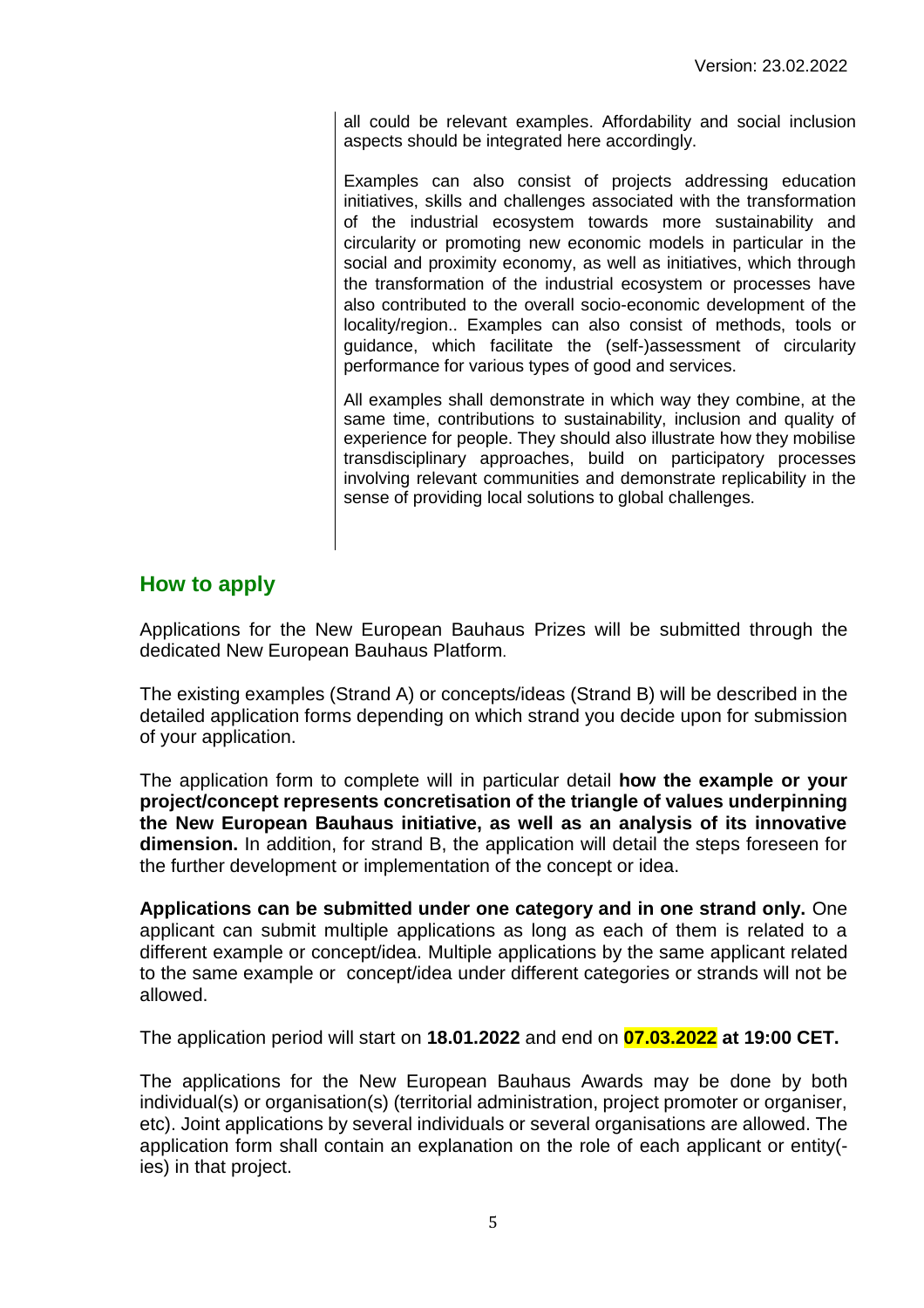The applications for the New European Bauhaus Rising Stars may be presented by individuals or groups of individuals aged 30 or less on the last date of this call – **07.03.2022.**

Progress in filling in the application form may be saved by applicants, so that applications may be worked on and modified in draft status before being officially submitted. Applicants are requested to make sure that their applications have been officially submitted by the deadline for submission. Applications that are not officially submitted and that are still in draft by the deadline will not be considered by the Evaluation Committee. Please do your best not to submit your application at the very last hour before the closing of submissions, the website may experience some reduction in processing capacity around that time.

# **What does the prize consist of?**

The winners in each category and each strand will receive a monetary amount (one winner per category in each strand, i.e 8 winners in total):

- EUR 30,000 for winners of the New European Bauhaus Awards, and
- EUR 15,000 for winners of the New European Bauhaus Rising Stars.

The runners up in each category and each strand will receive a monetary amount (one runner up per category in each strand, i.e. 8 runners up in total):

- EUR 20,000 for runners up of the New European Bauhaus Awards, and
- EUR 10,000 for runners up of the New European Bauhaus Rising Stars.

The public vote winners in each strand (two public vote prizes in total) will receive EUR 30,000 in strand A and EUR 15,000 in stand B respectively.

All winners and runners up will also receive a communication package (e.g. paid media, production of a short documentary, how to pitch and promote the project).

## **The selection process**

The selection of the winners and the runners up (18 in total) will be organised and scrutinised by an Evaluation Committee composed of representatives of the Commission services. The Committee will ensure the respect of applicable rules, including in terms of conflict of interest.

The selection process, will take place in several steps.

#### **March 2022**

**In the first step,** the Evaluation Committee will review all the applications to assess their eligibility.

#### **March – April 2022**

**In the second step,** external experts will be selected by the Commission services for the purpose of applications assessment. A special ''Call for Expression of Interest'' will be published by the Commission, seeking experts that have relevant expertise in relation to the New European Bauhaus. Experts selected within that call, will evaluate the applications and attribute points, based on the award criteria mentioned below.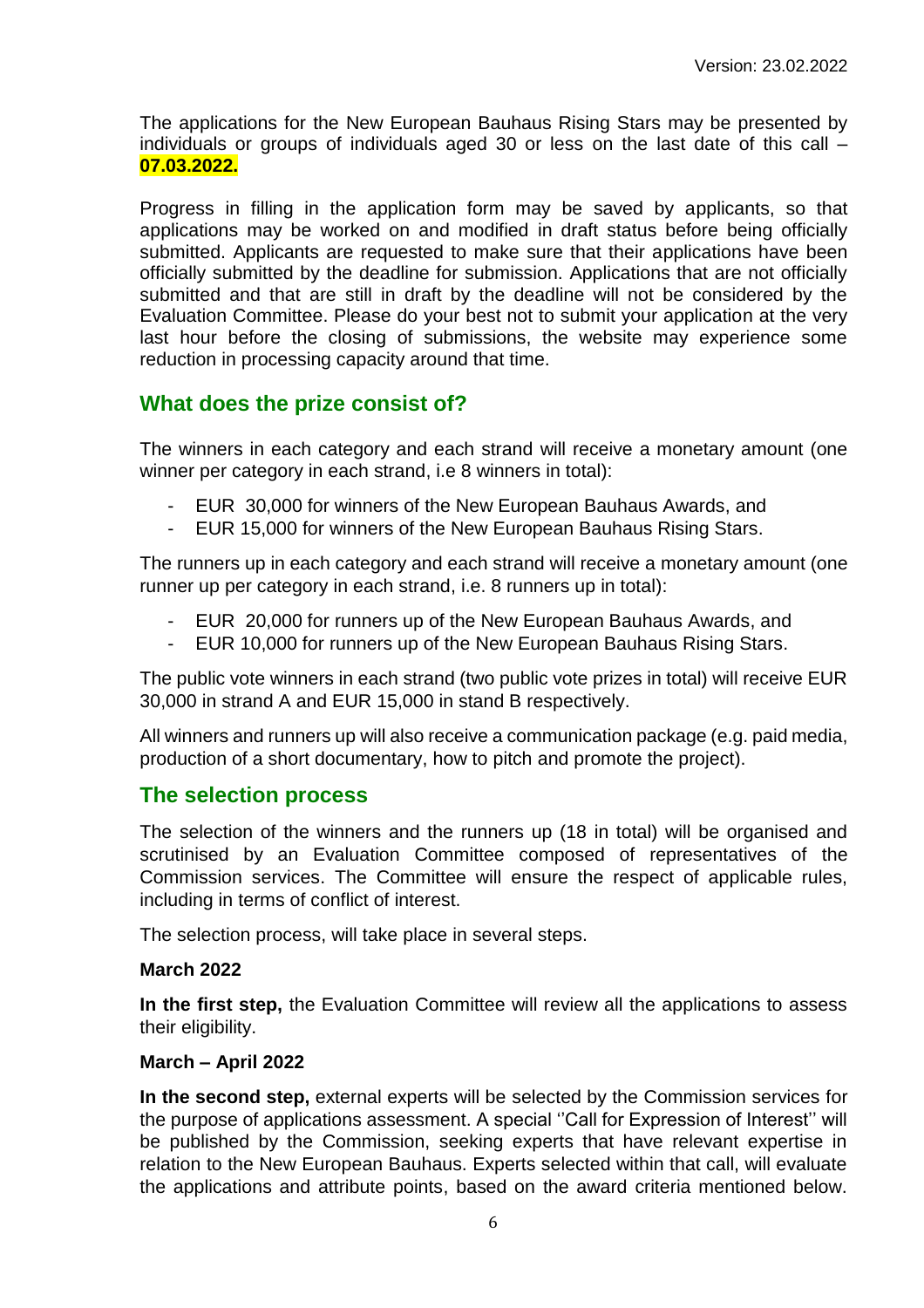Each eligible application will be evaluated by two different experts. As a result of this first evaluation process, the a shortlist of the top best scored 40 applications will be stablished (i.e. five finalists per four categories per strand). When in the sample of 40 best applications no example or concept/idea is originating from one or more Member States, the best-rated project of this (these) Member State(s) will be added to the list of 40 finalists for purposes of a balanced geographical distribution.

## **April - May 2022**

**In the third step,** the finalists' applications will be published on the website for public voting to establish the two public vote winners. The public voting will be open to all individuals and entities that may wish to cast a vote, as long as they have a valid e-mail address. Voting will take place through a secure on-line system. Each voter will be invited to vote for 3 different applications in each strand. The best voted applications in each strand will be selected.

**In the fourth step**, the finalists applications will be assessed by a final jury of experts composed by 9 members. The final jury experts will be selected to ensure a balanced diversity of expertise around the three dimensions of the New European Bauhaus initiative (sustainability, inclusion and aesthetics) as well as a gender and geographical balance. Members will also certify the absence of any conflict of interest with respect to any of the finalist applications.

The final jury will propose a final ranking of the applications considering beyond the quality of the applications the following additional criteria:

(i) geographical diversity, and

(ii) balance between applications referring to physical transformation of the built environment and other types of transformations

(iii) diversity of contexts (rural/urban, small scale/bigger scale, etc.)

Concerning geographical diversity, the selection made by the final jury will have to secure that:

• Applications originating from the same Member States are not awarded.<sup>1</sup> under the same category in each strand.

The final jury will operate on a consensus basis. In case of persistent divergence of views, decisions can be taken by a majority of 6 experts.

**In the fifth step,** the Evaluation Committee composed of representatives of the Commission services, will first check the regularity of the whole process and will review the results of the public voting and the proposal of the final jury and will establish the list of the selected winners (one per strand and per category and two public vote winners – 10 in total) and of the respective runners up (one per strand and per category  $-8$  in total).

l

<sup>&</sup>lt;sup>1</sup> This includes both winners and runners up as well as public prizes.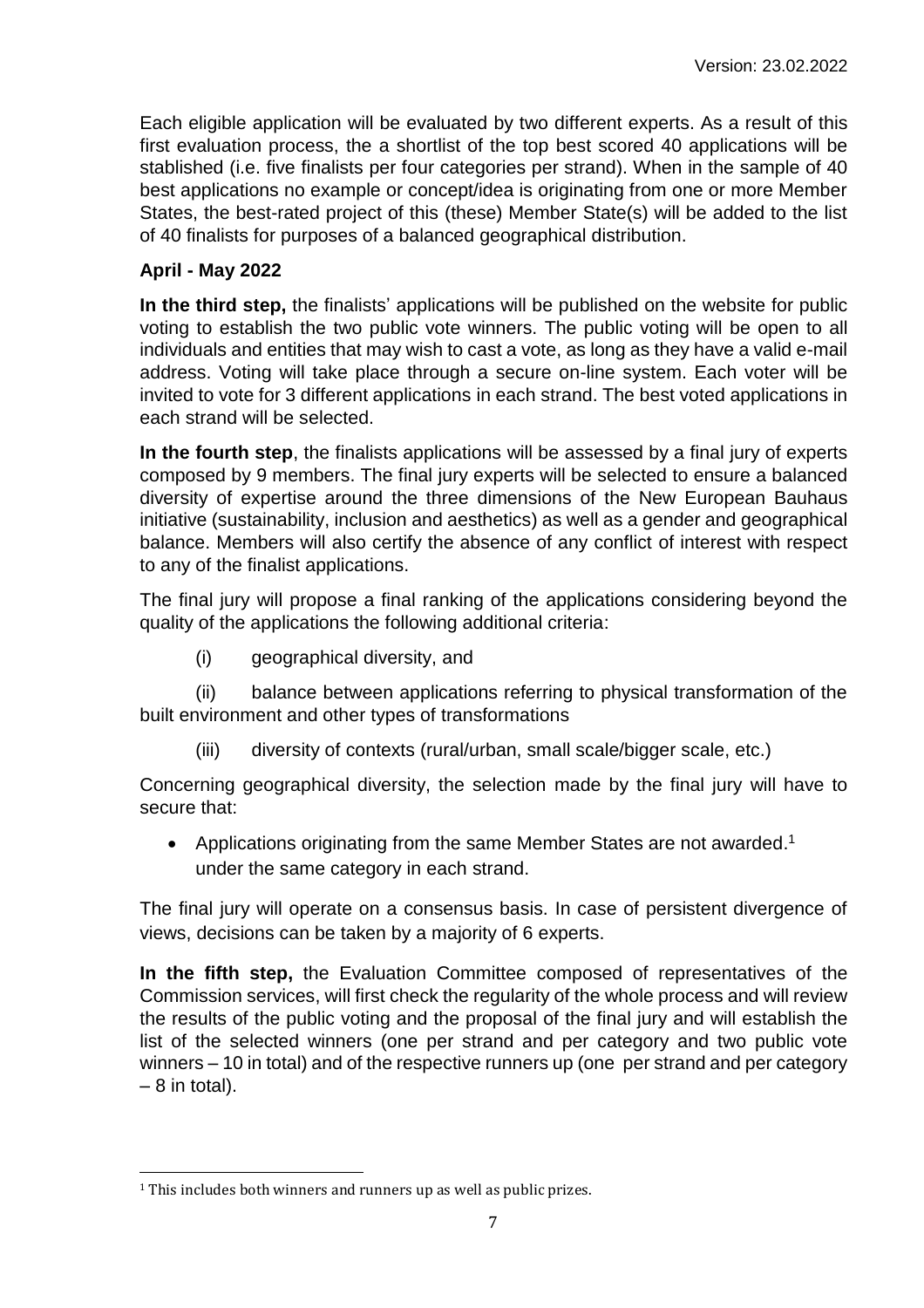In case these two public vote winners make part of the final list of 16 best rated applications proposed by the final jury, they will be replaced by the third best rated application in the same strand and category.

The European Commission will award the prizes to the selected winners and the runners up based on the recommendations of the Evaluation Committee.

# **Eligibility criteria**

All applications for the New European Bauhaus prizes shall meet the following eligibility criteria:

- 1. The application shall be submitted via the online platform no later than 07.03.2022, 19:00.00 CET.
- 2. Applications must be in English.
- 3. The application must be submitted by:
	- a) In strand A: the individual(s) or the organization(s) (city or region, funder, organiser) who is/are entitled to represent the project. Applicants can be EU or non-EU residents, as long as their projects are physically located or developed in the EU.
	- b) In strand B: the individual or group of individual who would be the author of the concept/idea. All applicants in this strand must be aged 30 or less on 07.03.2022. Applicants can be EU or non-EU residents, as long as their concept/idea are to be developed and implemented in the EU.
- 4. The applicant should not be in one or more of the exclusion situations foreseen under Article 136 of the Financial Regulation<sup>i</sup>
- 5. As double funding is strictly prohibited, applications covering projects, which have already received an EU prize, cannot participate in the contest.
- 6. Applications for projects, concepts or ideas that have already received public funding are eligible, as long as they have not won an EU prize.
- 7. The applicant will assume sole liability in the event of a claim relating to the activities carried out in the framework of the contest;
- 8. The name of the legal representative must be indicated.
- 9. The application shall contain basic information and credits for the work/concept, along with:
	- a) In strand A: at least six (6) photographs with indications on copyright and the authorisation to use them by the European Commission. For examples which cannot be presented through photographs, other type of visual representation can be used (graphs, drawings, etc.)
	- b) In strand B: at least one (1) photograph or visual representation of the concept/idea with indications on copyright and the authorisation to use them by the European Commission.
- 10. The application shall consist in a fully completed application form as found on the website; all mandatory fields must be filled in. Each applicant must sign the Privacy Statement that accompanies the application form.
- 11. The applicants must clearly refer to the prize category and strand that they apply for in their application form.
- 12. The same project, example, concept or idea cannot be submitted for several categories or for both strands.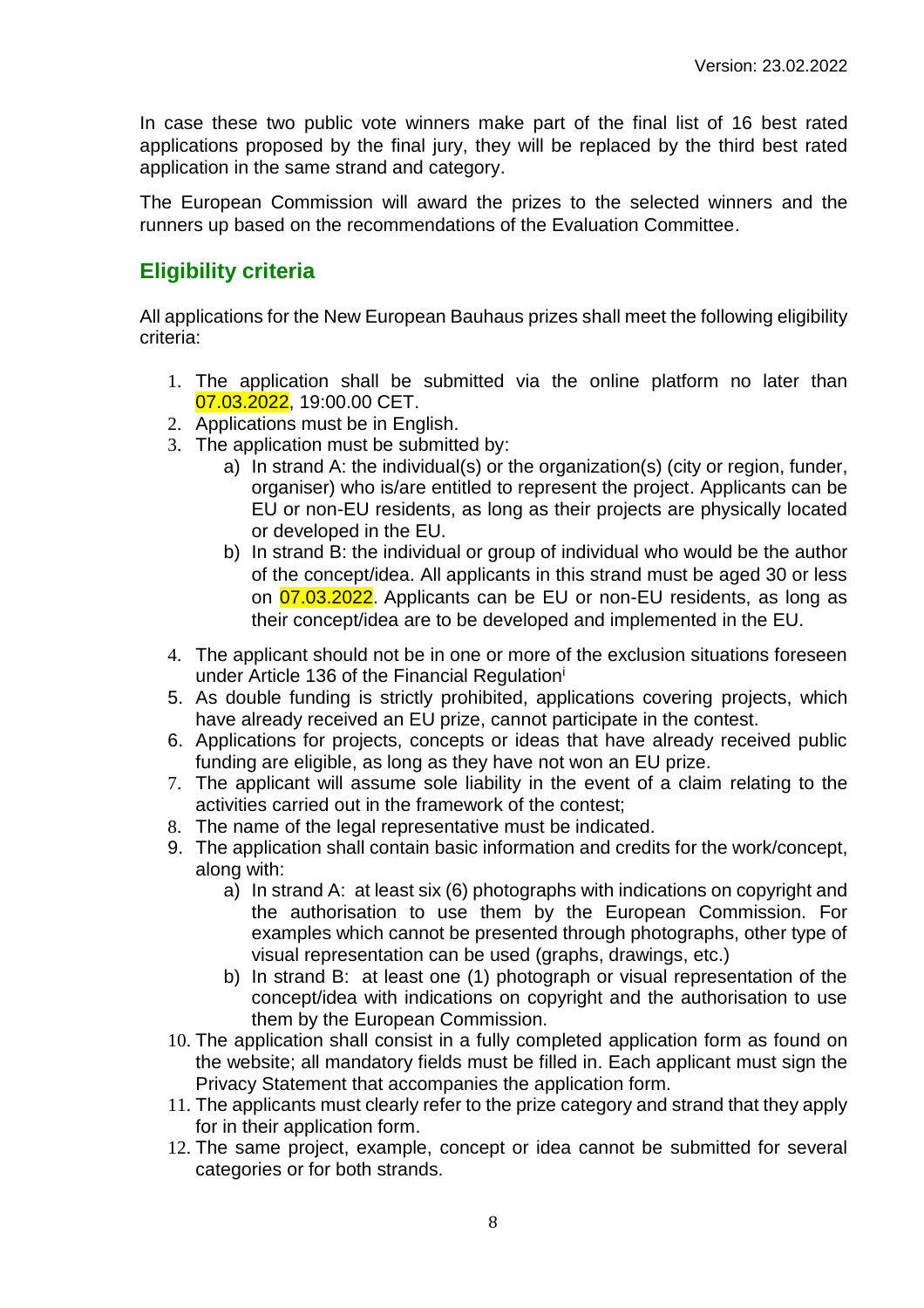- 13. The same applicant(s) can submit more than one application, but these have to be different applications (examples or concepts/ideas) for different categories or strands, see point 12 above. No same application is allowed twice.
- 14. The examples under strand A must have already been fully completed at the time of the application. Fully completed would indicate that there are no missing components to the project (be it physical/tangible or intangible components). This means that tangible examples may not include any unbuilt/unfinished physical elements. Processes, tools, business models, methods etc. need to have been fully developed by the time of application. They also need to have been implemented or applied in at least one concrete case.
- 15. The prize awards (Strand A) are looking for recently completed projects. The examples under strand A therefore, as fully completed, should not be older (date of completion of the project) than 2 years of existence.
- 16. Under Strand B, concepts, prototypes and solutions (tools, methods, ideas, process, etc) that will have no replicability in different contexts are not eligible. Replicability is understood as clear pathway as to how these examples will be realized in the future by providing evidence as much as possible in that respect.
- 17.The concepts/ideas under strand B can be at different stages of development from the early concepts to prototype level and should be presented with a development plan, outlining the foreseen steps envisaged to further develop, promote and/or implement the concept/idea with a particular focus on the year following the application. The concepts/ideas can concern tangible products (buildings, building complexes, materials, lifestyle products etc.), as well as processes, tools and methods.

# **Award criteria**

The final ranking and selection of the winners and the runners up shall be confirmed by the Evaluation Committee, consisting of Members of the European Commission that have the full responsibility for the proper conduct and the outcome of the evaluation on the basis of the following award criteria:

#### **For the New European Bauhaus Awards:**

a) Exemplary, state of the art character of the project in the selected award category. Projects shall demonstrate how all three core values of sustainability, aesthetics and inclusion have been pursued and combined in an exemplary way in relation to the specific category. (40 points/100)

b) Demonstrated results/impacts of the project in relation to what is expected under each category. (20 points/100)

c) Citizen engagement & involvement. Specific value will be given to the quality of the involvement of citizens and civil society in the design and/or implementation of the project. The project should show the benefits that derived from the involvement and offer, as much as possible, local solutions to global challenges. (20 points/100)

d) Innovative dimension as compared to mainstream practices. (10 points/100)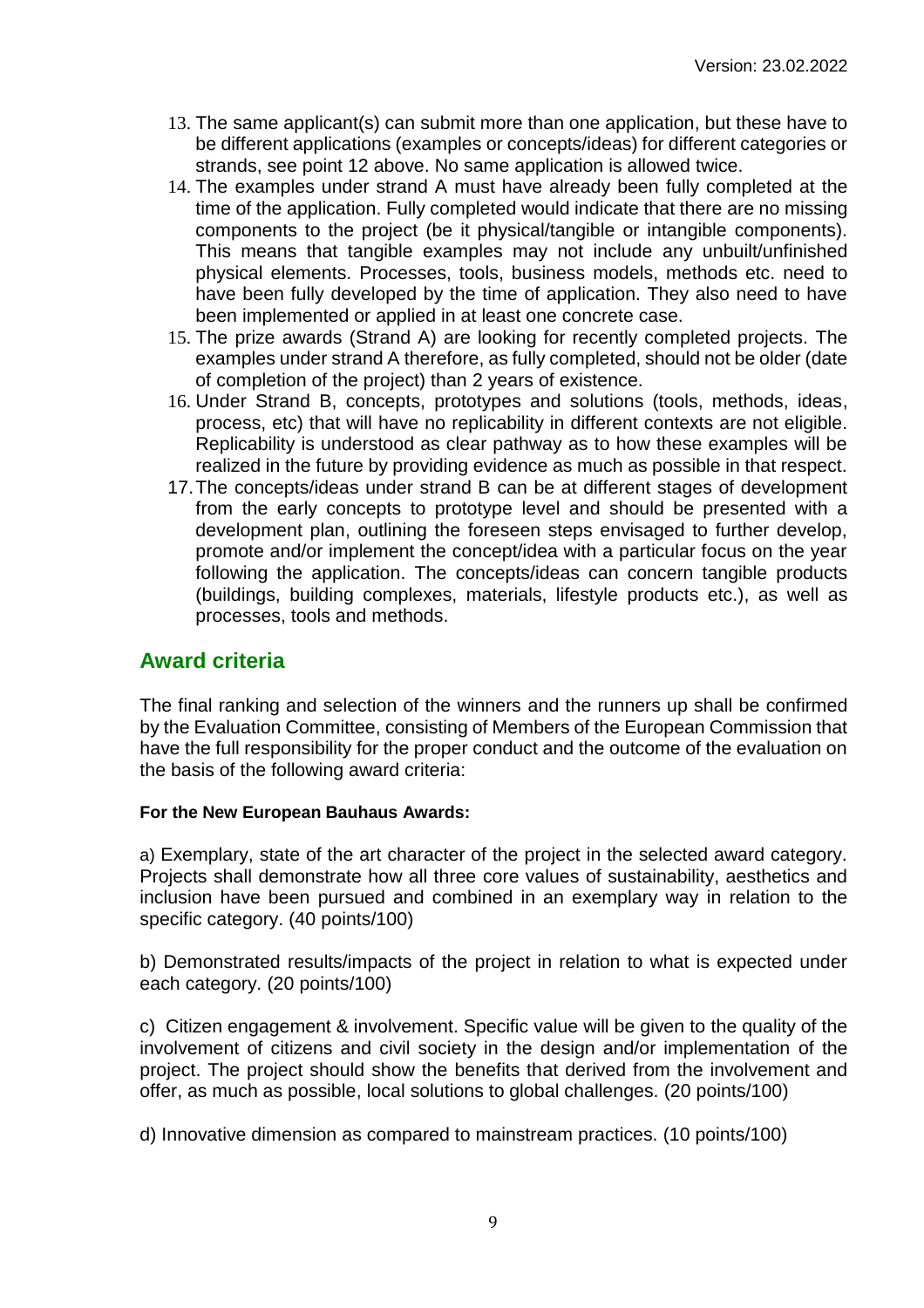e) High potential for transferability and replicability of the project to different contexts, based on clear documentation, communication of methodology and principles. (10 points/100).

A maximum of 100 points will be awarded for the quality of the proposal. A minimum score of 50 % is required for each criterion. Only the proposals meeting this quality thresholds can be put onto the finalist list.

## **For the New European Bauhaus Rising Stars:**

a) Exemplary, state of the art character of the project idea or concept in the selected award category. Projects and concepts shall demonstrate how all three core values of sustainability, aesthetics and inclusion may be pursued and combined in an exemplary way in relation to the specific category. (50 points/100)

b) Innovative dimension as compared to mainstream concepts and practices (25 points/100)

c) Relevance, quality and credibility of the development plan with a particular attention to the steps envisaged in the year following the application. (25 points/100)

A maximum of 100 points will be awarded for the quality of the proposal. A minimum score of 50 % is required for each criterion. Only the proposals meeting this quality thresholds can be put onto the finalist list.

#### **Complementary award criteria**

Having due regard to the ranking of applications on the basis of the award criteria listed above, the selection by the final jury will take into account the following additional criteria:

- (i) geographical diversity, and
- (ii) balance between applications referring to physical transformation of the built environment and other types of transformations
- (iii) diversity of contexts (rural/urban, small scale/bigger scale, etc.)

Concerning geographical diversity, the final selection made by the final jury will have to secure that:

• Applications originating from the same Member States are not awarded in the same category in any given strand.

#### **Cancelation of the prize**

The Commission may cancel the contest or decide not to award the prize in any or all of the categories, without any obligation to compensate participants, if: (a) no applications are received, (b) the evaluation committee cannot find a winner in each category and strand, or c) the winners are not eligible or must be excluded.